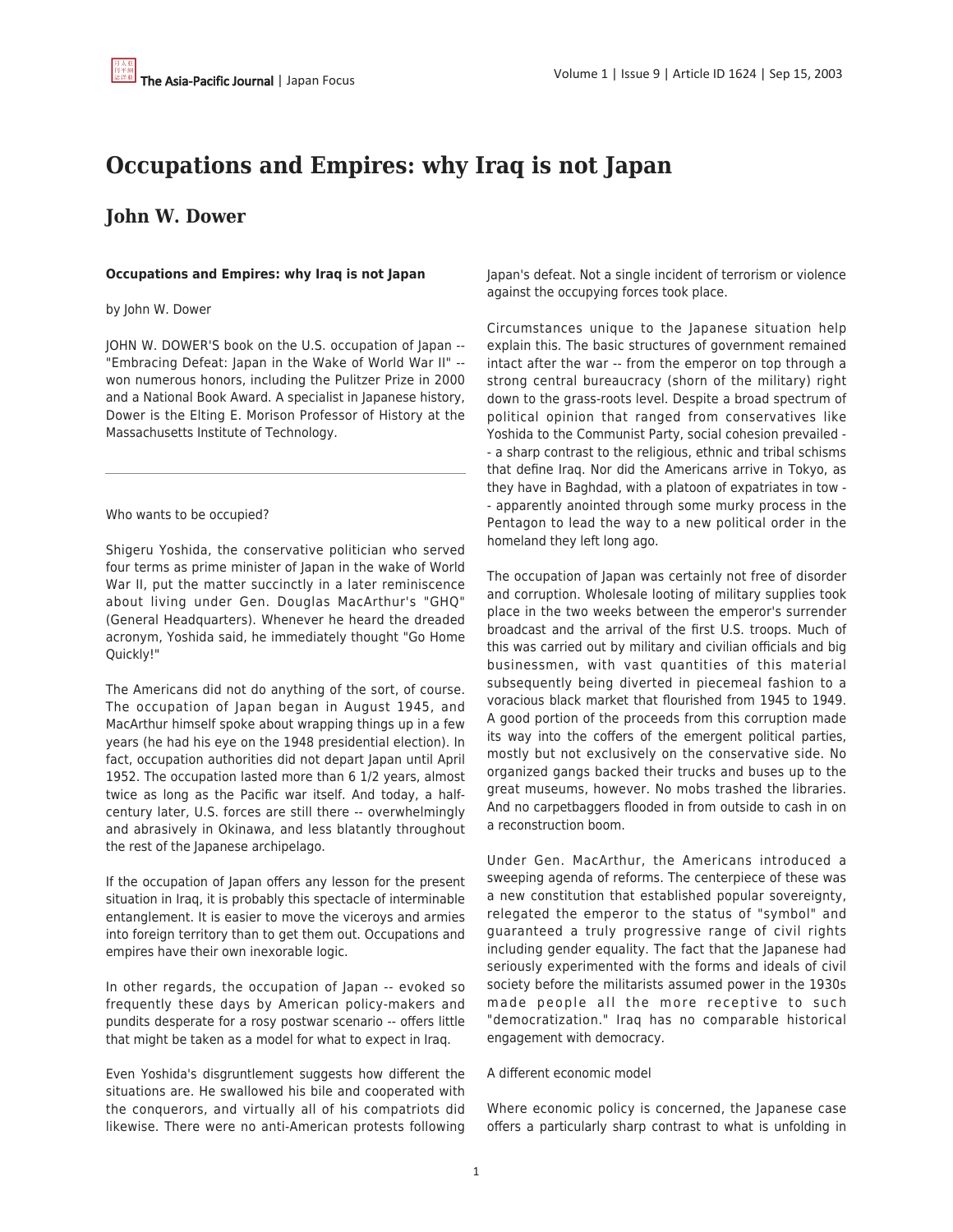Iraq as Americans with a fervent belief in small government and big business move in to impose a style of capitalism that will spread at least some (and maybe a lot) of Iraq's wealth to U.S. companies.

The idealistic vision of "economic democracy" promoted in the initial, reformist phase of the Japanese occupation reflected the liberal philosophy associated with President Franklin Roosevelt's New Deal. In practice, this entailed both encouragement of a strong labor movement and enactment of a radical land reform that essentially dispossessed an entire class of rural landlords and transferred their holdings to small farmers.

Until the Cold War intervened, trust-busting and diversification of corporate share-holding was another occupation priority. Even the conservative MacArthur joined in, arguing that the concentration of wealth in the hands of the zaibatsu oligopolies was both feudalistic and a form of "socialism in private hands." Economic democratization was also promoted by creating a tax structure that bore more heavily on the rich.

Defeated Japan was also ironically blessed by what had hitherto seemed a curse: its lack of natural resources. No outside economic interests were clamoring to get in, as opposed to what we see in oil-rich Iraq today. Indeed, almost no outsiders wanted in on the Japanese economy in general. Until 1950, when the Korean War sparked a military procurements boom in Japan (a "gift from the gods," in Yoshida's phrase), the country's economic prospects seemed dim and forbidding.

#### Rebuilding from within

There was no Marshall Plan for Japan, and the burden of reconstructing that shattered land fell almost entirely on the Japanese themselves. This, too, was a blessing. In the wake of shattering defeat, Japan's military was abolished, war-related military production was forbidden, and a huge population of planners, capitalists, managers, engineers, and skilled and unskilled workers was forced to redirect its energies to productive civilian enterprises.

Men who only yesterday were building military aircraft turned their talent to developing the great "bullet train" railway system that crisscrosses Japan today.

Manufacturers of tanks converted to manufacturing heavy construction equipment. Large electronic companies like Hitachi and Toshiba moved from subcontracting for the military to producing consumer goods. Great companies like Honda and Sony rose out of the ashes from humble beginnings.

Economic reconstruction was abetted by outside help, but not of the direct-investment or direct-engagement sort projected for Iraq. The quality-control that is seen as so quintessentially Japanese today, for example, was actually introduced to Japanese engineers and corporate leaders in 1949 by the American statistician W. Edwards Deming, who found no market for his ideas in an American economy that was already humming without him. And after the Korean War, Americans took great care to provide Japanese corporations with access to U.S. licenses and patents that would hasten the country's reconstruction as a Cold War ally.

'Pro-state and anti-foreigner'

There are, however, even more striking differences between the economic policies pursued in occupied Japan and the agenda being advanced for Iraq by the Bush administration. Apart from the early ideals of economic democratization, U.S. planners followed a quite rigorous agenda that might be summarized as "pro-state and antiforeigner."

Consistent with New Deal thinking -- and, indeed, consistent with the lessons of successful wartime planning, and with the history of developing economies more generally -- the government was assigned a major role in setting priorities and guiding reconstruction. Under GHQ's auspices, the central Japanese ministries and agencies engaged in economic matters became even more powerful than they had been during the war. It was none other than the Americans themselves who, in 1949, promoted the creation of the powerful Ministry of International Trade and Industry (MITI) for the explicit purpose of expediting Japan's exportoriented productivity. (By the 1970s, of course, MITI was being denounced by Americans as a perfect example of Japan's unfair trade practices.)

It was also while under the eagle's wing that the Japanese government introduced legislation restricting foreign influence over the domestic economy. Optimal "selfsufficiency" was the key to such thinking, and until the bubble burst around 1990, these policies paid off handsomely for Japan. The economic power that so astonished the world in the 1970s and 1980s reflected this "state-in, foreigners-out" philosophy.

### Spoils of war?

This is a far cry from the economic scenarios that dominate the news about Iraq today. Access to oil, lucrative reconstruction contracts and ideological agendas of sweeping "privatization" have become entangled -- and inevitably so -- with talk about the spoils of war. The perception of war profiteering is in the air, compounded by the taint of a crony capitalism that reaches into the highest circles of American lobbyists and policy-makers. (The U.S. government, for instance, recently awarded a huge reconstruction contract to Bechtel, which has close ties with the Republican Party.)